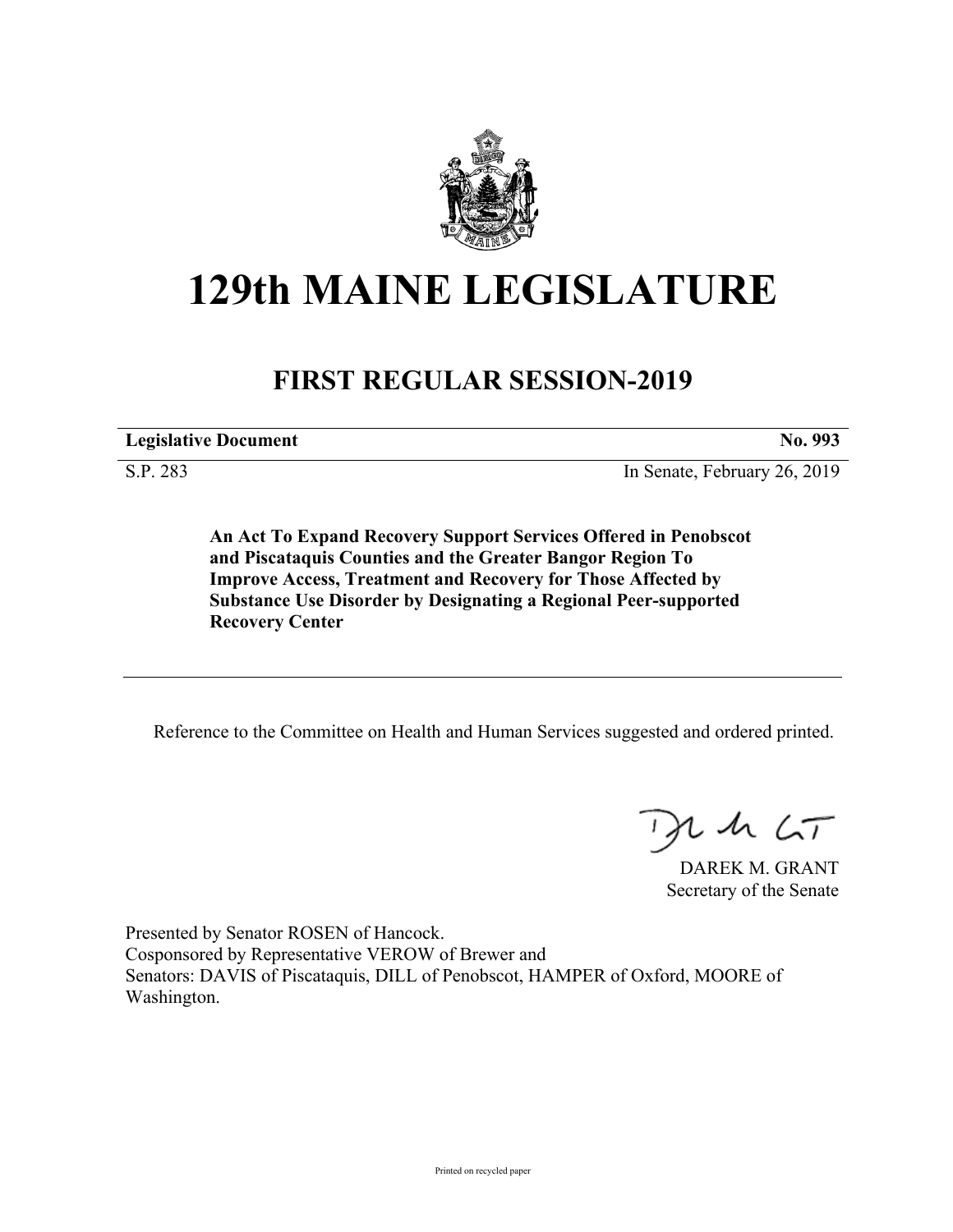### **Be it enacted by the People of the State of Maine as follows:**

**Sec. 1. 5 MRSA §20056** is enacted to read:

### **§20056. Regional peer-supported recovery center for Penobscot and Piscataquis counties and greater Bangor region**

 The department shall designate a peer-supported recovery center that provides recovery support services to persons with substance use disorder in Penobscot County as a regional peer-supported recovery center to provide recovery support services in Penobscot and Piscataquis counties and the greater Bangor region as defined in rules adopted by the department. The department may not designate a peer-supported recovery center that was not providing recovery support services to persons with substance use disorder in Penobscot County on and before February 1, 2019 as a regional peer-supported recovery center pursuant to this section.

 **Sec. 2. Regional peer-supported recovery center.** By November 1, 2019, the Department of Health and Human Services shall contract with a regional peer-supported recovery center designated by the department under the Maine Revised Statutes, Title 5, section 20056 to expand recovery support services to all areas in Penobscot and Piscataquis counties and the greater Bangor region as defined in rules adopted by the department. For the purposes of this section, "recovery support services" means services that recognize recovery is a process of change through which individuals improve their health and wellness, live self-directed lives and strive to reach their full potential, including, but not limited to, safe housing, transportation, peer mentoring and coaching and assistance with and access to employment services.

### **Sec. 3. Appropriations and allocations.** The following appropriations and allocations are made.

#### **HEALTH AND HUMAN SERVICES, DEPARTMENT OF**

### **Office of Substance Abuse and Mental Health Services 0679**

 Initiative: Provides funding to the Department of Health and Human Services to contract with a peer-supported recovery center designated by the department as a regional peer- supported recovery center under the Maine Revised Statutes, Title 5, section 20056 to expand recovery support services in Penobscot and Piscataquis counties and the greater Bangor region.

| 33<br>34 | <b>GENERAL FUND</b><br>All Other | 2019-20<br>\$1,000,000 | 2020-21<br>\$1,000,000 |
|----------|----------------------------------|------------------------|------------------------|
| 35       |                                  |                        |                        |
| 36       | <b>GENERAL FUND TOTAL</b>        | \$1,000,000            | \$1,000,000            |